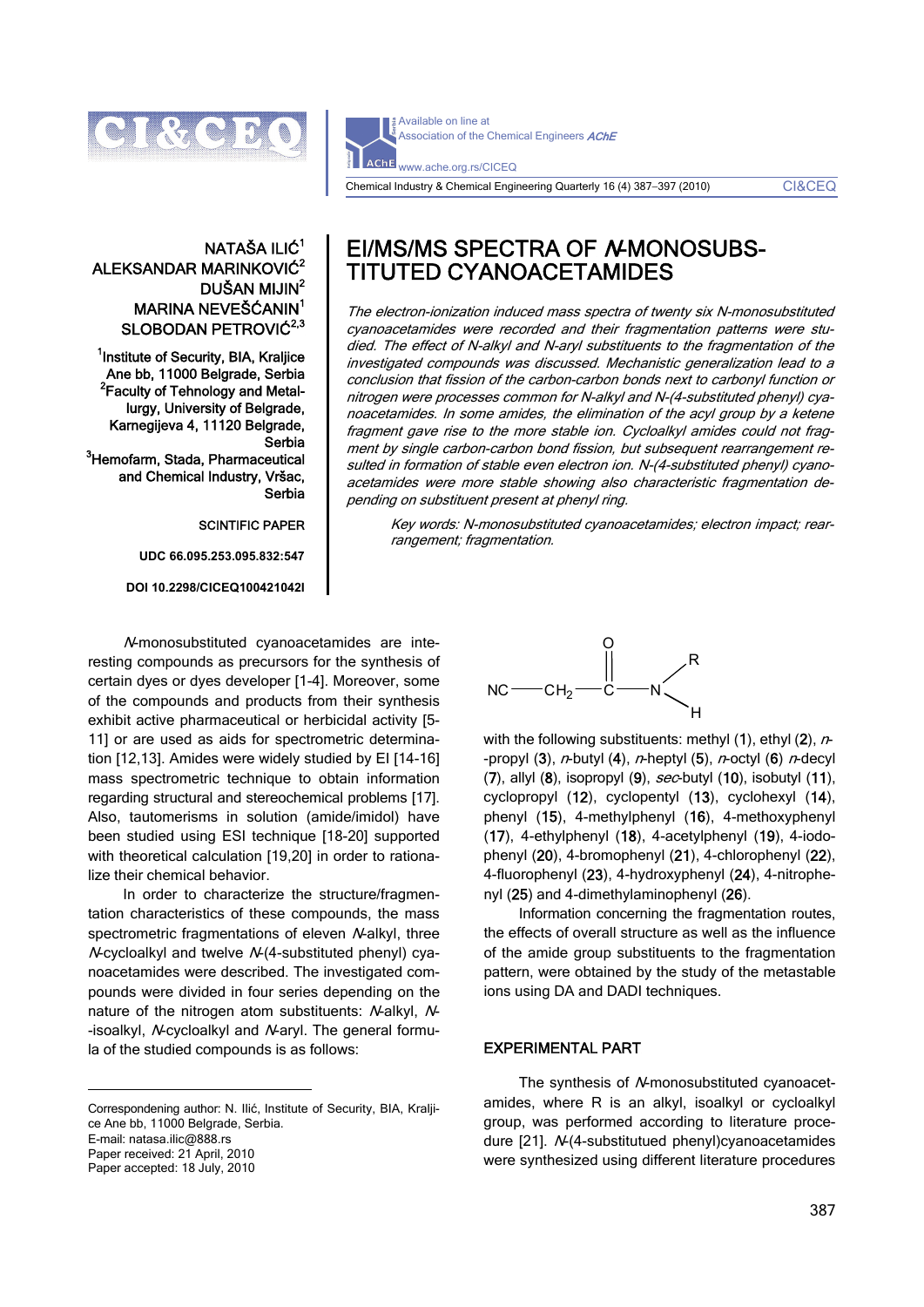with some modification for acetyl, nitro and hydroxyl substituted compounds, concerning the choice of the solvent and temperature [22,23]. The structures of the synthesized compounds were confirmed by infrared spectroscopy, <sup>1</sup>H- and <sup>13</sup>C-NMR and mass spectrometric data.

All mass spectra were recorded on a Thermo Finnigan Polaris Q ion trap mass spectrometer, including TraceGC 2000 (ThermoFinnigan Corp., Austin, TX, USA). GC/MS/MS allows better selectivity than a GC/MS or a MS/MS tandem. Polaris Q is an ion trap GC/MS system with EI, CI, negative CI, MS/MS, with Dip (direct insertion probe) and Dep (direct exposure probe) capability. DIP mode has been used to introduce the sample and EI/MS/MS technique was used to acquire the spectra. The ionization conditions were: ion source temperature 200 °C, maximum energy of electron excitation 70 eV, corona current 150 μA. MS/ /MS conditions were: collision gas, helium, collision cell pressure, 1 mT, isolation time, 8 ms, qz value, 0.30, excitation time, 15 ms, multiplier, 1400 V. The precursor ions were resonantly excited by adjusting voltage in the range 1-2 V, depending on the compound investigated. The data obtained were processed using Xcalibur<sup>™</sup> 1.3 software.

## RESULTS AND DISCUSSION

The full mass spectra of N-monosubstituted cyanoacetamides are given in Table 1. The principal fragmentation and fragment ions characterizing each compounds within the group are noted in form intensities,  $m/z$ , in %.

In order to follow the origin of the ions observed in the full mass spectra, precursor ions were selected and their MS/MS spectra were recorded. The results of MS/MS analyses are presented in Table 2 for some selected cyanoacetamides. The ions of abundance less than 5 % were not given.

The mass spectra of the wide variety of aliphatic amides have been discussed by Gilpin [24], who found that two common processes predominated (Scheme 1). The first process occurs when an acyl group or N-alkyl group contains a γ-carbon atom to the carbonyl group, through rearrangement of one hydrogen atom. McLafferty et al. [25] found similar rearrangement in the mass spectrum of sec-butyl acetate, where most of the hydrogen atoms involved in the transfer came from carbon atoms in the γ-position to the carbonyl group. Pelah et al. [26] proved that hydrogen transfer is a complex process during formation of  $m/z$  60 ion in the spectrum of N-cyclohexylacetamide. The analogous reaction in the investigated compounds yields stabilized fragment  $m/z$  85 given in Scheme 1, path a.

Abundance of the  $m/z$  85 ion was moderate for lower N-alkyl amides, while for long chain amides this peak did not appear probably because of high flexibility of the alkyl chain, as the steric repulsion from the acyl group prevents this kind of rearrangement. Branching at the  $\beta$ -carbon atom (compound 11) significantly contributed to higher abundance of  $m/z$  85 ions. Cycloalkyl series, except cyclopropyl, showed high abundances of the  $m/z$  85 ion as the rigid cycloalkyl groups allow appropriate spatial arrangement, thus higher probability for this fragmentation due to the stable allyl-like radical formed. In this way the proximity of  $\beta$ -ring hydrogen to carbonyl oxygen promotes hydrogen transfer. The  $m/z$  85 ion further fragments to N=C=O ( $m/z$  42) or HN=C=O ( $m/z$  43) ions. N-allyl cyanoacetamide did not display fragmentation (Scheme 1, path a) at all, but similar fragmentation without hydrogen rearrangement gave  $m/z$  84 ion, the most abundant ion in the spectrum. Similar fragmentation to that proposed in Scheme 1, path a, produced cycloalkenyl ion ( $m/z$  81) for *N*-cyclohexylcyanoacetamide, cyclopentenyl  $(m/z 67)$  ion for N-cyclopentyl cyanoacetamide and cyclopropyl  $(m/z 39)$  ion for  $N-$ -cyclopropyl cyanoacetamide.

The second type of fragmentation (Scheme 1, path b) produced the ion  $H_2N=CH_2$ , an  $m/z$  30 ion, the most abundant in the mass spectra of compounds 3 and 11. This process corresponded to cleavages of C-N bonds from the amido group with hydrogen rearrangements, and according to labeled analogs the hydrogen originates from the acetyl group [26].

Common ion appearing in the MS/MS spectra of compounds 3-8 was a product of a  $\beta$ -cleavage C-C bond to nitrogen followed by cleavage of  $\alpha$  C-C bond to carbonyl group and hydrogen rearrangement giving an  $m/z$  56 ion (Scheme 2).

Hydrogen transfer followed by  $\alpha$  C-C cleavage to nitrogen and cyclization produced 3-oxoaziridne-2- -carbonitrile ion ( $m/z$  82), highly abundant ion in MS<sup>2</sup> spectra of those compounds. By expulsion of either  $C_2$ HN or CH<sub>2</sub>CN radicals,  $m/z$  42 and 43 ions were created, respectively.

The fragmentation of compound 1 displayed analogous path to that presented in Scheme 2 producing  $m/z$  56 ion, while the cleavage of  $\alpha$  C-C bond to carbonyl group produced the most abundant methylaminoacylium ion in the spectrum (CH<sub>3</sub>NHCO<sup>+</sup>,  $m/z$  58). Analogously to creation of  $m/z$  56 ion, the losses of acetonitrile and hydrogen radical gave a highly unsaturated ion of the type  $CH_2=CHCH=NCO^+$  ( $m/z$  82) in MS spectrum of compound 8. The most abundant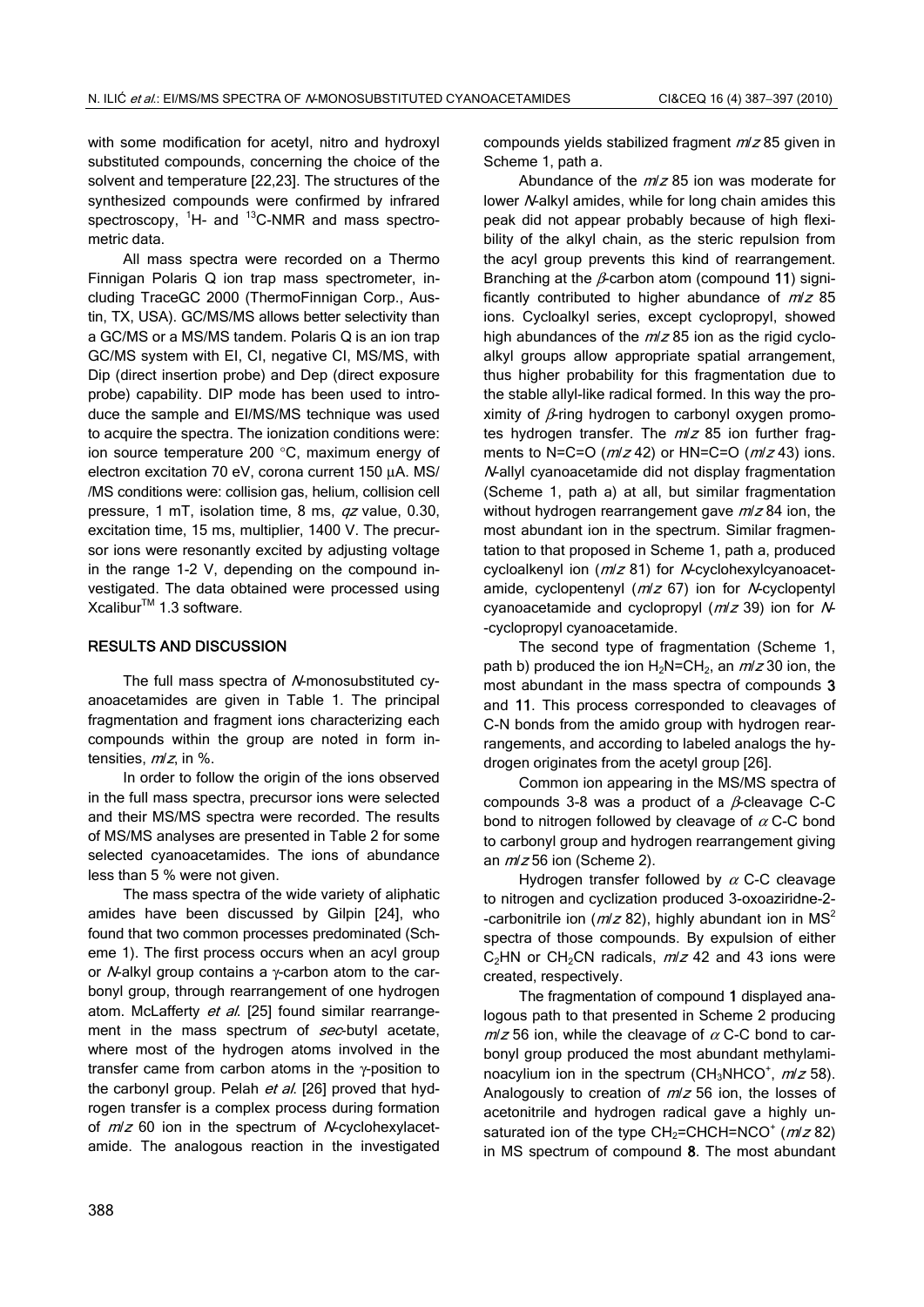| No.          | $m/z$ , %                                                                                                                                                                                                                                               |
|--------------|---------------------------------------------------------------------------------------------------------------------------------------------------------------------------------------------------------------------------------------------------------|
| $\mathbf{1}$ | 98 (M <sup>+</sup> , 9), 68 (6), 58 (100), 56 (14), 41 (10), 40 (16), 30 (5), 28 (6)                                                                                                                                                                    |
| $\bf 2$      | 112 (M <sup>+</sup> , 14), 111 (9), 97 (23), 85 (38), 72 (25), 71 (95), 70 (14), 68 (19), 57 (12), 56 (6), 54 (7), 44 (100),<br>43 (27), 42 (23), 41 (24), 40 (46), 39 (5), 30 (76), 29 (10), 28 (13), 27 (22)                                          |
| 3            | 126 (M <sup>+</sup> , 5), 111 (64), 99 (6), 98 (9), 97 (23), 85 (54), 70 (5), 68 (15), 58 (7), 56 (8), 54 (10), 44 (19),<br>43 (17), 42 (31), 41 (37), 40 (33), 39 (25), 30 (100), 28 (12)                                                              |
| 4            | 140 (M <sup>+</sup> , 2), 125(7), 111 (17), 101 (6), 100 (100), 98 (18), 97 (28), 93 (5), 85 (5), 68 (16), 58 (9), 57 (7),<br>56 (39), 54 (10), 44 (26), 43 (16), 42 (40), 41 (52), 40 (24), 39 (31), 30 (86), 29 (6), 28 (9), 27 (11)                  |
| 5            | 182 (M <sup>+</sup> , 0.5), 143 (11), 142 (100), 125 (5), 111 (24), 98 (28), 97 (27), 85 (9), 70 (10), 69 (12), 68 (7), 58 (7),<br>57 (7), 56 (43), 55 (21), 54 (5), 44 (12), 43 (10), 42 (24), 41 (43), 40 (8), 39 (22), 30 (38), 29 (6)               |
| 6            | 196 ( $M^+$ , 0.3), 157 (10), 156 (100), 111 (20), 98 (23), 97 (16), 85 (5), 83 (7), 70 (8), 69 (12), 56 (25),<br>55 (16), 44 (9), 43 (12), 42 (15), 41 (27), 39 (19), 30 (20)                                                                          |
| 7            | 224 ( $M^+$ , 0.4), 185 (12), 184 (100), 111 (24), 98 (15), 97 (16), 70 (8), 69 (13), 56 (18), 55 (14), 44 (6),<br>43 (8), 42 (9), 41 (18), 39 (11), 30 (12)                                                                                            |
| 8            | 124 (M <sup>+</sup> , 1.5), 109 (50), 97 (15), 96 (11), 95 (22), 84 (100), 83 (7), 82 (58), 80 (6), 69 (6), 68 (22), 57 (14),<br>56 (83), 54 (11), 44 (5), 42 (12), 41 (56), 40 (32), 39 (69), 30 (11), 28 (20)                                         |
| 9            | 126 (M <sup>+</sup> , 4), 111 (46), 99 (6), 93 (5), 70 (6), 68 (6), 58 (8), 44(100), 43 (5), 42 (14), 41 (17), 40 (11), 39 (10)                                                                                                                         |
| 10           | 140 (M <sup>+</sup> , 2), 111 (57), 93 (6), 85 (10), 68 (6), 58 (15), 44 (100), 42 (11), 41 (13), 40 (8), 39 (8)                                                                                                                                        |
| 11           | 140 (M <sup>+</sup> , 4), 126 (5), 125 (63), 107 (8), 100 (7), 99 (5), 98 (19), 97 (39), 85 (54), 84 (6), 68 (15), 58 (46), 57 (10),<br>56 (99), 55 (9), 54 (12), 43 (36), 42 (54), 41 (81), 40 (34), 39 (51), 30 (100), 29 (7), 28 (13), 27 (9)        |
| 12           | 124 (M <sup>+</sup> , 2), 109 (40), 97 (10), 96 (9), 95 (14), 85 (5), 84 (87), 83 (7), 82 (38), 68 (25), 57 (16), 56 (100),<br>54 (10), 45 (11), 44 (6), 43 (8), 42 (11), 41 (46), 40 (36), 39 (36), 38 (6), 31 (7), 30 (9), 29 (8), 28 (31), 27 (9)    |
| 13           | 152 (M <sup>+</sup> , 1.3), 123 (42), 111 (7), 109 (10), 96 (7), 85 (74), 84 (10), 83 (7), 82 (14), 80 (14), 70 (7), 69 (9),<br>68 (35), 67 (51), 56 (100), 44 (4), 43 (15), 42 (57), 41 (30), 40 (15), 39 (27), 28 (8)                                 |
| 14           | 166 (M <sup>+</sup> , 2.3), 123 (41), 85 (62), 82 (37), 81 (17), 80 (14), 79 (8), 70 (11) 68 (14), 67 (100), 57 (6), 56 (91),<br>55 (17), 54 (6), 43 (12), 42 (34), 41 (15), 40 (11), 39 (26)                                                           |
| 15           | 161 (M <sup>+</sup> +1, 12), 160 (M <sup>+</sup> , 100), 120 (37), 94 (32), 93 (68), 92 (40), 91 (6), 77 (16), 66 (25), 65 (17), 64 (6), 63 (8), 51 (10), 39 (14)                                                                                       |
| 16           | 175 ( $M^{\dagger}$ +1, 14), 174 ( $M^{\dagger}$ , 100), 134 (13), 133 (15), 108 (34), 107 (38), 106 (70), 105 (5), 104 (6) 91 (9),<br>79 (17) 78 (6), 77 (24), 51 (7)                                                                                  |
| 17           | 191 (M <sup>+</sup> +1, 14), 190 (M <sup>+</sup> , 100), 150 (7), 149 (43), 134 (8), 124 (35), 123 (14), 122 (52), 109 (9),<br>108 (43), 95 (17), 80 (10), 65 (7), 52 (8)                                                                               |
| 18           | 189 (M <sup>+</sup> +1, 10), 188 (M <sup>+</sup> , 66), 187 (7), 174 (11), 173 (89), 132 (16), 120 (7), 108 (8), 107 (100),<br>106 (29), 91 (7), 79 (6), 78 (6), 77 (16)                                                                                |
| 19           | 202 (M <sup>++</sup> , 29), 188 (11), 187 (100), 146 (37), 122 (6), 121 (76), 120 (7), 92 (7), 65 (7), 63 (5)                                                                                                                                           |
| 20           | 287 (M <sup>+</sup> +1, 12), 286 (M <sup>+</sup> , 100), 246 (6), 245 (21), 220 (31), 219 (44), 218 (20), 118 (7), 93 (5), 92 (49),<br>91 (25), 90 (8), 76 (6), 65 (18), 64 (12), 63 (13), 39 (5)                                                       |
| 21           | 241 (M <sup>+</sup> +3, 9), 240 (M <sup>+</sup> +2, 79), 238 (M <sup>+</sup> , 81), 200 (14), 199 (23), 198 (15), 197 (24), 174 (72), 173 (96), 172 (76),<br>171 (100), 170 (28), 92 (79), 91 (45), 90 (18), 75 (8), 65 (26), 64 (16), 63 (38), 41 (16) |
| 22           | 196 ( $M^+$ +2, 31), 195 ( $M^+$ +1, 10), 194 ( $M^+$ , 100), 156 (7), 155 (9), 154 (21), 153 (24), 130 (19), 129 (32),<br>128 (61), 127 (93), 126 (29), 102(4), 101(6), 100 (12), 99 (18), 92 (12), 90 (9), 75 (10), 73 (9), 63 (17), 41 (12)          |
| 23           | 179 (M <sup>+</sup> +1, 11), 178 (M <sup>+</sup> , 100), 138 (18), 137 (12), 112 (34), 111 (72), 110 (33), 109 (7), 95 (5), 84 (22),<br>83 (23), 82 (5), 75 (7), 63 (7), 57 (12), 41 (10)                                                               |
| 24           | 177 (M <sup>+</sup> +1, 11), 176 (M <sup>+</sup> , 100), 136 (7), 135 (38), 110 (41), 109 (37), 108 (42), 107 (5), 81 (25), 80 (24), 53 (13), 52 (11)                                                                                                   |
| 25           | 207 ( $M^+$ +2, 7), 206 ( $M^+$ +1, 15), 205 ( $M^+$ , 96), 175 (43), 165 (30), 139 (9), 138 (50), 134 (9), 109 (13),<br>108 (100), 107 (16), 80 (26), 65 (20), 64 (10), 63 (19), 52 (9), 41 (9), 40 (10), 39 (8), 28 (8)                               |
| 26           | 204 (M <sup>+</sup> +1, 17), 203 (M <sup>+</sup> , 84), 202 (12), 162 (17), 161 (12), 136 (12), 135 (100), 119 (9)                                                                                                                                      |
|              |                                                                                                                                                                                                                                                         |

| Table 1. Mass spectral data for N-monosubstituted cvanoacetamides (intensities are expressed as % of the base peak) |  |  |  |
|---------------------------------------------------------------------------------------------------------------------|--|--|--|
|                                                                                                                     |  |  |  |

ion in the MS spectrum of compound 8 was  $m/z$  84 ion produced by  $CH<sub>2</sub>CN$  radical loss from molecular ion according to MS $^2$  spectral data.

In the mass spectra of compounds 12–14, aside from a very low abundance of molecular ion, substantial peaks at  $m/z$  39-43, 56, 67-68 and 123 for compounds 13 and 14 were found. Previous investigations [21] of N-cyclohexylacetamide from the study of deuterio acetyl amide derivative and shifts in the spectra, showed that the major constituent of the  $m/z$ 123 ion contains the acetyl group intact. Since the hydrogen atoms located at C-1 ring carbon are retained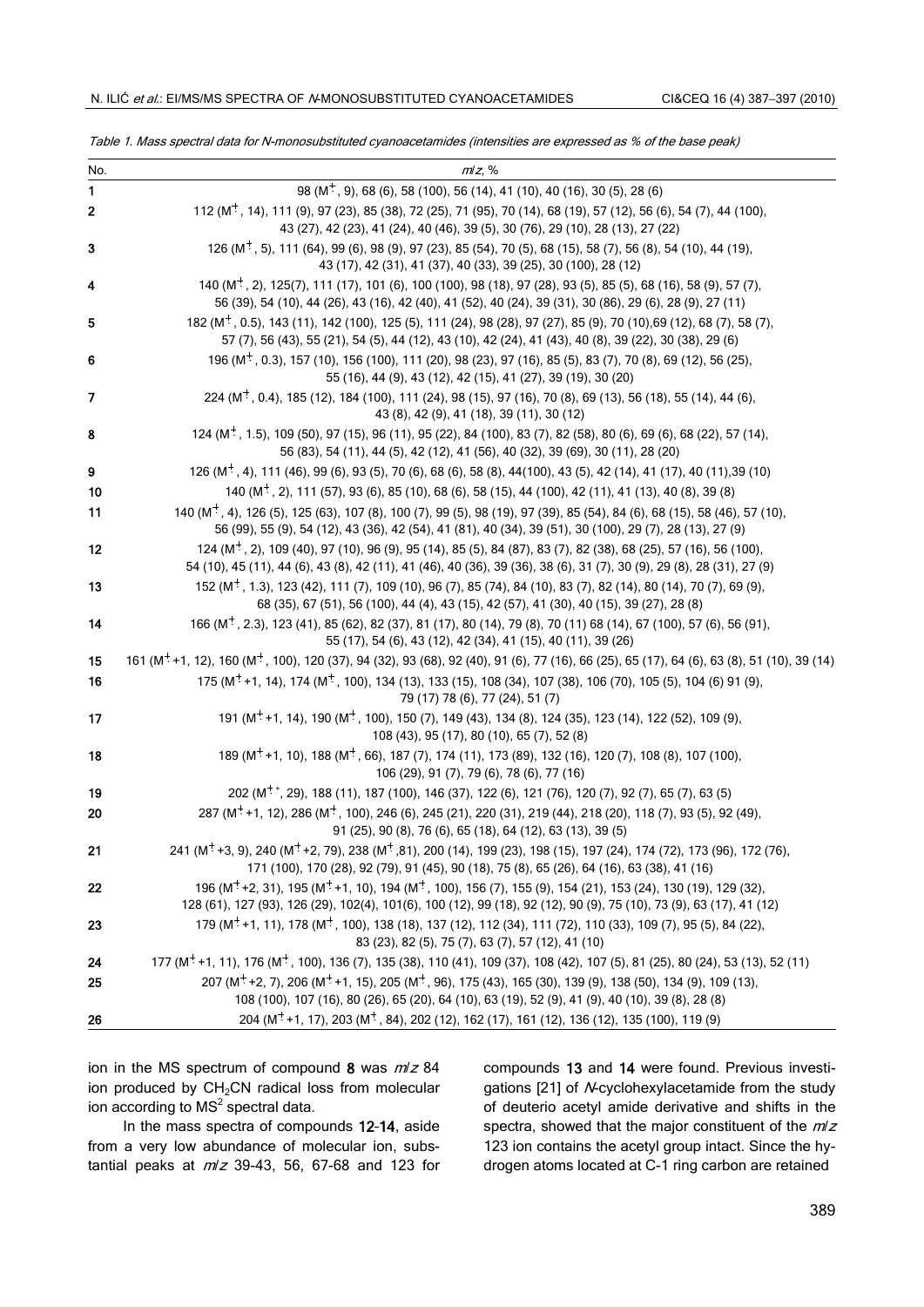| No.          | Precursor ion, m/z | $MS/MS$ ( $mlz$ , %)                                                             |
|--------------|--------------------|----------------------------------------------------------------------------------|
| $\mathbf{2}$ | 112                | 112(16), 111(100), 97(13), 85 (18), 72 (6), 71(37)                               |
|              | 111                | 112(10), 111(100), 97(13), 85(16), 71 (41), 57 (6), 43(10), 42(13)               |
|              | 97                 | 98(11), 97(100), 79(8), 67(11)                                                   |
|              | 85                 | 83(7), 57(55), 43(100), 42 (12)                                                  |
|              | 71                 | 71(46), 70(11), 68(19), 55(100), 53(28), 44(77), 43(86), 42(12), 40(10), 30(14)  |
|              | 68                 | 68(37), 55(88), 53(41), 43(100), 42(22), 30(15)                                  |
|              | 57                 | 58(11), 57(100), 56(62), 55(25), 54(25), 43(5), 42(9)                            |
|              | 44                 | 44(100), 43(60), 42(36), 41(5)                                                   |
| 4            | 140                | 141(11), 140(100), 125(8), 111(12), 100(60), 97(13), 85(6), 57(7)                |
|              | 125                | 126(10), 125(100), 123(12), 107(29), 84(6), 83(9), 80(6), 58(8)                  |
|              | 111                | 112(10), 111(100), 93(27), 83(13), 70(15), 66(15), 44(60)                        |
|              | 107                | 107(82), 80(100), 66(16), 53(24)                                                 |
|              | 100                | 101(10), 100(100), 82(15), 56(10)                                                |
|              | 97                 | 97(35), 93(18), 83(10), 82(100), 56(65), 55(20)                                  |
|              | 93                 | 94(12), 93(100), 66(86), 39(9)                                                   |
|              | 85                 | 83(7), 57(55), 43(100), 42 (12)                                                  |
|              | 82                 | 82(34), 56(18), 43(11), 42(100)                                                  |
|              | 70                 | 70(73), 69(10), 68(100), 44(8), 43(70), 42(9), 40(48), 30(24)                    |
|              | 68                 | 68 (100), 67(18), 43(17), 42(22), 41(21)                                         |
|              | 56                 | 56(76), 55(17), 42(9), 41(100), 29(22)                                           |
| 10           | 140                | 141(7), 140(80), 125(12), 111(9), 100(6), 97(37), 94 (5), 85(100), 73(11), 55(4) |
|              | 125                | 126(8), 125(100), 108(9), 107(33), 85(10), 58(11)                                |
|              | 111                | 112(7), 111(77), 93(26), 83(11), 70(16), 66(8), 44(100),                         |
|              | 107                | 108(20), 107(100), 80(96), 66(12), 53(27)                                        |
|              | 100                | 100(100), 98(22), 82(7), 72(10), 57(22), 56(11), 42(8)                           |
|              | 97                 | 98(30), 97(38), 83(25), 82(100), 66(10), 56(78), 55(10), 44(6)                   |
|              | 93                 | 94(10), 93(100), 66(66), 39(8)                                                   |
|              | 85                 | 85(15), 84(25), 83(27), 43(13), 42(100)                                          |
|              | 82                 | 83(8), 82(80), 56(4), 43(10), 42(100)                                            |
|              | 80                 | 80(25), 67(10), 56(11), 55(35), 42(100)                                          |
|              | 70                 | 70(100), 68(38), 55(32), 43(12), 41(11), 40(10)                                  |
|              | 67                 | 68 (100), 67(18), 43(17), 42(22), 41(21)                                         |
|              | 53                 | 54(15), 53(22), 41(100), 39(20), 29(35)                                          |
| 13           | 152                | 153(11), 152(100), 123(11), 109(11), 85(71)                                      |
|              | 123                | 124 (5), 123(54), 96(7), 80(17), 56(100)                                         |
|              | 109                | 110(11), 109(100), 82(32), 67(5)                                                 |
|              | 96                 | 97 (11), 96(100), 95(47), 94(26), 93(26), 78(10), 68(17), 67(12), 66(11), 56(7)  |
|              | 92                 | 92(100), 78(18), 68(20), 67(40), 66(56)                                          |
|              | 85                 | 85(20), 82(19), 81(11), 55(6), 43(10), 42(100)                                   |
|              | 82                 | 82(18), 80(12), 55(9), 43(8), 42(100)                                            |
|              | 78                 | 79 (10), 78(7), 54(16), 53(100)                                                  |
|              | 67                 | 68 (12), 67(100), 65(9), 41(24)                                                  |
| 17           | 190                | 191 (12), 190(100), 149(16), 124(11)                                             |
|              | 149                | 150 (13), 149(100), 134(21), 122(4)                                              |
|              | 134                | 135 (24), 134(100), 133(10), 132(7), 107(8), 106(69), 78(16)                     |
|              | 124                | 125(12), 124(100), 109(8), 108(22), 95(18)                                       |
|              | 122                | 123(11), 122(100), 109(21), 108(9), 95(15)                                       |
|              | 108                | 109(11), 108(100), 106(7), 80(25)                                                |
|              | 95                 | 96 (9), 95(100), 67(9), 65(27), 41(10)                                           |
|              |                    |                                                                                  |

Table 2. MS/MS data for selected N-monosubstituted cyanoacetamides (abundances are expressed as % of base precursor ion)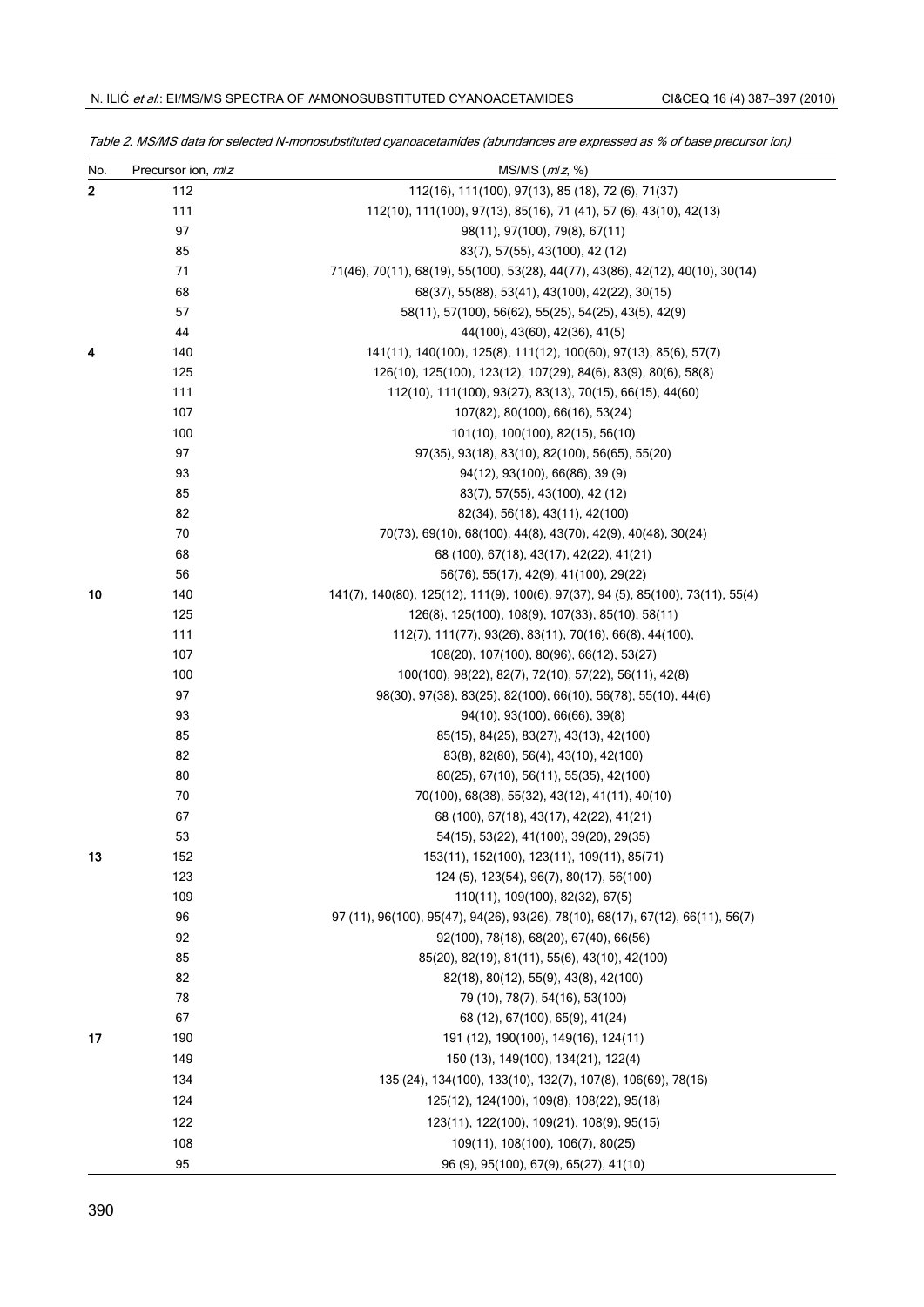| No. | Precursor ion, <i>m/z</i> | $MS/MS$ ( $m/z$ , %)                                                                |  |  |  |  |
|-----|---------------------------|-------------------------------------------------------------------------------------|--|--|--|--|
| 17  | 80                        | 81(11), 80(100), 79(21), 78(41), 77(23), 53(15), 52(19), 51(16)                     |  |  |  |  |
|     | 65                        | 66 (10), 65(100), 64(46), 39(29)                                                    |  |  |  |  |
| 22  | 194                       | 197(3), 196(31), 195(12), 194(100), 153(7), 130(7), 129(3), 128(20), 127(10)        |  |  |  |  |
|     | 153                       | 155(32), 154 (41), 153(100), 152(7), 128(17), 127(4), 126(48), 125(12)              |  |  |  |  |
|     | 127                       | 130(17), 129 (32), 128 (49), 127(100), 126(22), 125(5), 101(3), 99(10), 90(5)       |  |  |  |  |
|     | 99                        | 102(16), 101(32), 100(50), 99(100), 75(5), 73(15), 65(14), 63(9)                    |  |  |  |  |
|     | 90                        | 91(81), 90(100), 89(14), 65(45), 63(39)                                             |  |  |  |  |
|     | 73                        | 75(32), 74(19), 73(100), 72(26)                                                     |  |  |  |  |
| 26  | 204                       | 204(14), 203(100), 202(18), 175(5), 135(6)                                          |  |  |  |  |
|     | 175                       | 176 (10), 175(100), 174(21), 173(33), 172(28), 171(18), 143(9), 107(7),             |  |  |  |  |
|     | 162                       | 162(95), 161(100)                                                                   |  |  |  |  |
|     | 135                       | 136(11), 135(100)                                                                   |  |  |  |  |
|     | 119                       | 120(12), 119(100), 118(17), 92(11), 91(6), 65(4)                                    |  |  |  |  |
|     | 119                       | 120(12), 119(100), 118(17), 92(11), 91(6), 65(4)                                    |  |  |  |  |
|     | 92                        | 94(93), 92(100), 91(86), 90(22), 77(8), 67(6), 66(21), 65(43), 64(6), 63(14), 39(4) |  |  |  |  |





79 80(54), 79(100), 78(50), 77(80), 76(13), 75(6), 52(11), 51(28), 50(6)

$$
NACH_2CO \xrightarrow{!} \xrightarrow{!} \xrightarrow{!} CH_2 \xrightarrow{!} R \xrightarrow{!} H_2N \xrightarrow{+} CH_2 + NICH_2CO + R'
$$

Scheme 1. Two general fragmentation processes in the investigated amides.



Scheme 2. Proposed fragmentation paths through m/z 97 ion.

and so is one of the hydrogens at C-2, the fragment  $m/z$  43 came from the ring and it is  $C_3H_7$  radical [26]. Similarly the  $C_3H_7$  radical can be lost from the investigated compounds in the manners presented in Scheme 3. Also, the peak located at  $m/z$  56 originating from  $m/z$  123 ion (Scheme 3), consists of a single

species  $C_3H_6N^+$  according to high resolution mass spectrometry, and is shifted to  $m/z$  57 in the spectrum of trideuteroacetyl analog [26].

The base peak in the MS spectra of compounds 12 and 13, and 91% for compound 14 was located at  $m/z$  56. Based upon the study of three-deutero ana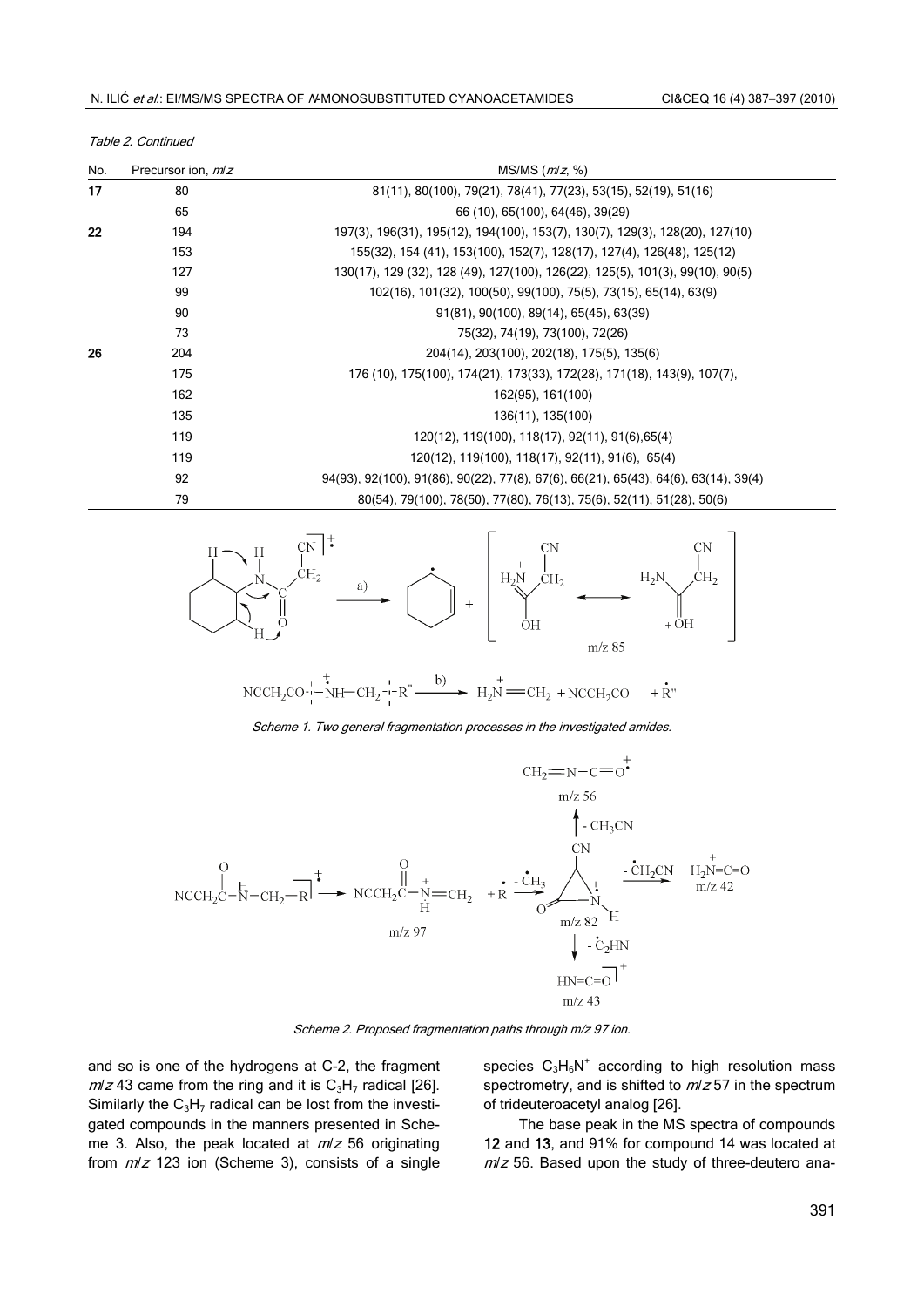logs [26], it can be visualized as being formed by cyanoketene loss from  $m/z$  123 ion or the initial loss of cyanoketene from molecular ion can be invoked (Scheme 3, path b). The cycloaklylamine ion which could be produced by cyanoketene loss from molecular ion, was not observed in MS<sup>2</sup> spectra of compounds  $12$ --14 indicating that fragmentation to  $m/z$  56 ion from  $m/z$  123 ion was highly preferable. Low influences of steric strain on formation of  $m/z$  56 ion, and somewhat higher abundance of  $m/z$  56 ion for higher strained compounds were observed.

Furthermore, the subsequent double  $\beta$  C-C cleavage to nitrogen and C-N bond to carbonyl with hydrogen rearrangement produced ion  $m/z$  44.  $β$  C-C cleavage followed by cyclization of N-cyanoacetyl aziridine ion ( $m/z$  111), which was probably initiated by the inductive effect of the electron-deficient nitrogen and caused fission of the C-N bond with hydrogen rearrangement, giving an energetically favorable three- -membered ring. Fragmentation of the  $d_3$ -analog of N- -butyl acetamide was consistent with the fragmentation sequence which includes formation of aziridine ring [27a], and could be analogously applied to the investigated compounds (Scheme 4).

Fragmentation to the  $m/z$  44 ion is highly preferable for compounds 9 and 10 with branching at  $\alpha$  C atom to nitrogen, thus formed ions were significantly stabilized by neighboring nitrogen. Dehydration of the  $m/z$  111 ion gave a low abundant  $m/z$  93 ion, a 4,5-dihydropyrrole-3-carbonitrile, which upon elimination of CN radical and HCN and acetylene produced pyrrole  $(m/z 66)$  and cyclopropenyl ( $m/z 39$ ) ion, respectively.

A very low abundance of peaks corresponding to molecular ions were noticed from the spectra of higher members of a series of aliphatic amides, which indicates easy fragmentation of the alkyl chain of those compounds. A cleavage of the C-C bond closest to the carbonyl group produced corresponding M-40 ions (Scheme 5, path b). The most abundant ions in spectra of compounds 4 ( $m/z$  100), 5 ( $m/z$ 



Scheme 3. Two possible paths for formation of m/z 56 ion.



Scheme 4. Proposed fragmentation paths for the creation of m/z 44 ion through m/z 111 ion.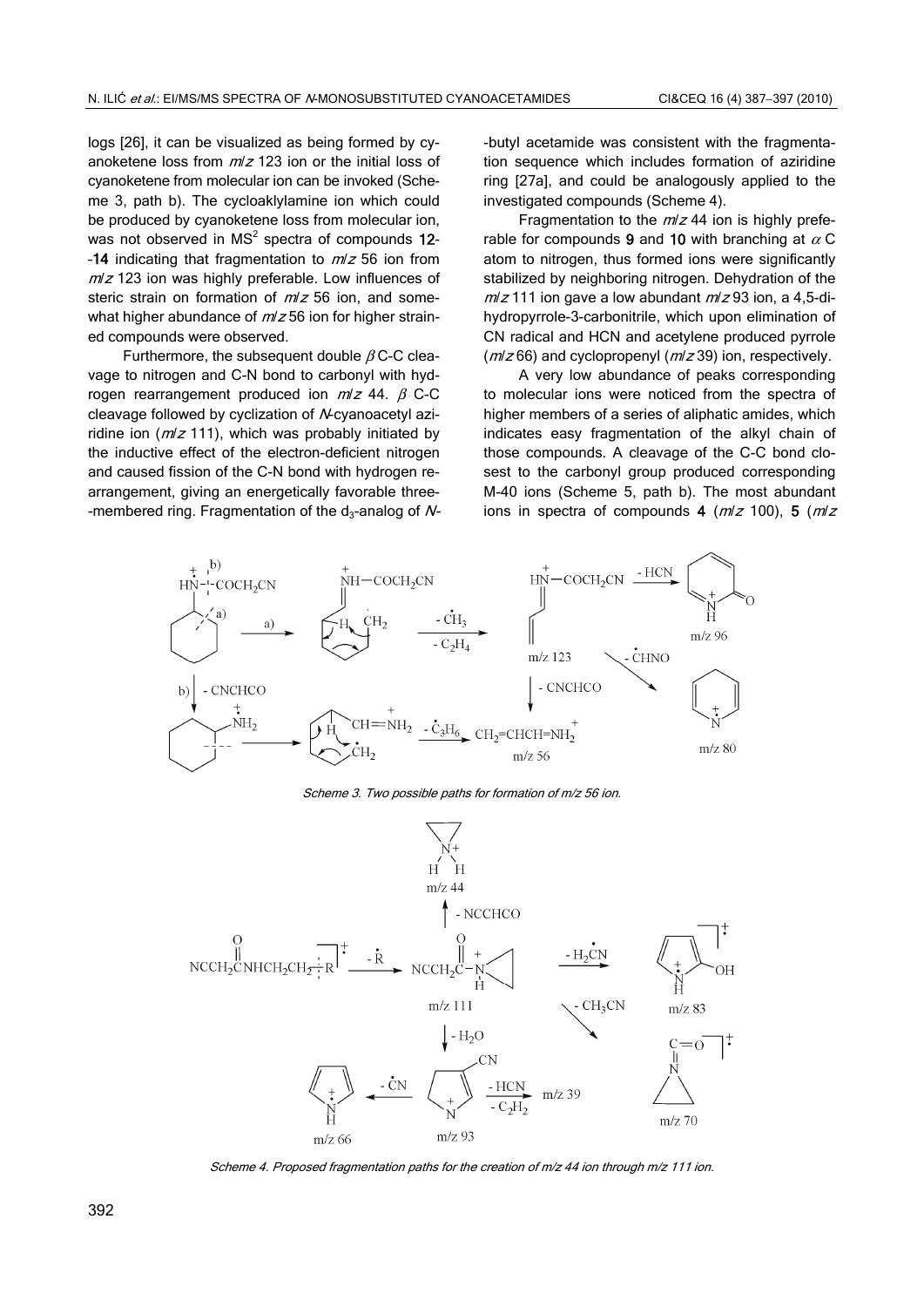142), 6 ( $m/z$  156) and 7 ( $m/z$  184) were M-40 ions. Dehydration of the M-40 ion and simultaneous cyclization produced 2,3,4-tetrahydropyridine ion  $(m/z 82)$ , where upon elimination of either cyclopropenyl or cyclopropen radicals, aziridine  $(m/z 43)$  or deprotonated aziridine ( $m/z$  42) were formed, respectively. On the other hand, cleavage of  $\alpha$  and  $\gamma$  C-C bonds to nitrogen produced  $m/z$  56 ion (Scheme 5).

An abundant peak, formed by expulsion of methyl radical from molecular ion, appeared in mass spectrum of compound 11 ( $m/z$  125, Scheme 6), which is low abundances for compounds 4, 5 and 10 in corresponding MS spectra. It was formed by expulsion of methyl radical from molecular ion. Furthermore, dehydration of the  $m/z$  125 ion, followed by cyclization produces 1,2,5,6-tetrahydropyridine-2-carbonitrile ion ( $m/z$  107). A low abundant 1,2-dihydroazete ion ( $m/z$ 53) was produced by expulsion of  $C_3H_4N$  radical from  $m/z$  107 ion. Alternatively losses of acetonitrile or hydrogen-cyanide from  $m/z$  107 ion produces 4H-pyridine  $(m/z 80)$  and deporotnated pyrrole  $(m/z 66)$ , respectively. Elimination of cyanoketene from m/z 125 gave propenamine ion ( $m/z$  58), and by elimination of acetaldimine like radical  $m/z$ 83 ion has been created.

Some discrepancy of similar fragmentation to that presented at Scheme 6, for cyclic substituents



Scheme 5. Proposed fragmentation paths through intermediary M-40 ion.



Scheme 6. Proposed fragmentation paths through intermediary m/z 125 ion.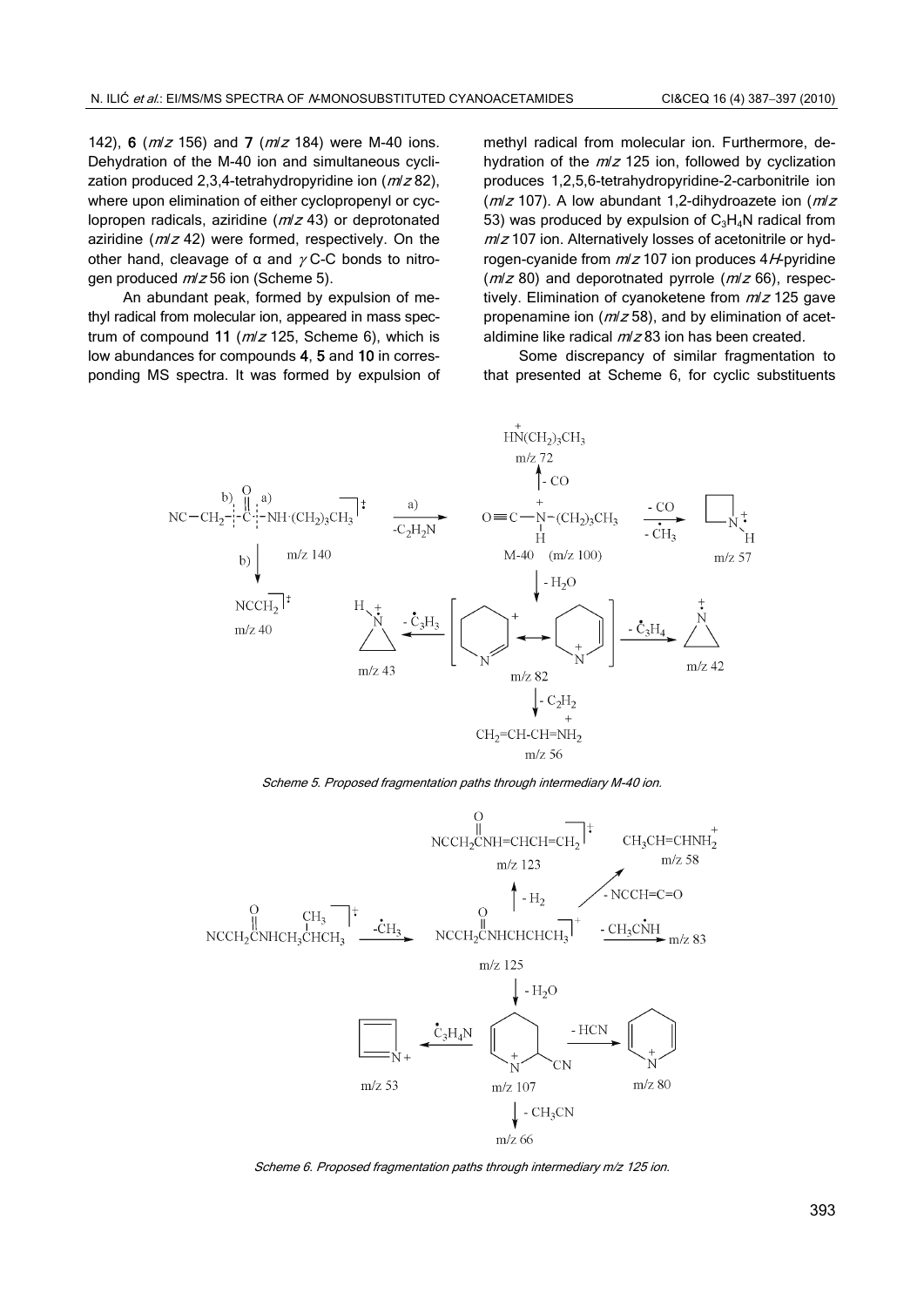was observed for compounds 13 and 14, where the  $m/z$  123 ion (Scheme 3) was produced directly from the molecular ion. Expulsion of HCN from that ion gave  $m/z$  96 ion (2-oxo-2,3-dihydropyridinium ion), and after dehydration of that ion, an  $m/z$  78 ion was created. Alternatively, loss of carbon monoxide or formaldehyde like fragments produced  $m/z$  68 (3H-pyrrole) and  $m/z$  67 ions (pyrrole), respectively (Scheme 7).



Scheme 7. Proposed fragmentation paths through intermediary m/z 96 ion.

It has been shown that the peak M-43 of N-ethyl-N-acetylcyclopentylamine [26] from a study of the corresponding deuterio analogs is a complex process. It is a composite peak obtained by the expulsion of acetyl with and without rearrangement that accounts for about 60% of the peak. The remainder involved loss of the  $C_3H_7$  from the ring. Analogously, the double  $\beta$  and  $\gamma$  C-C-cleavage with hydrogen rearrangement, resulted in elimination of a methyl radical and ethylene (Scheme 8), give  $m/z$  109 ion for compound 13. This fragmentation path could be also ascribed to the compounds 8 and 12. The formation of the  $m/z$  82 was achieved by the loss of HCN and cyclization from  $m/z$  109 ion, while further loss of either HCN or C=C=O fragments produced  $m/z$  55 and 42 ions, respectively.

The formation of  $m/z$  67 ion from  $m/z$  109 ion was the most preferred fragmentation for compound 14 (Table 1). It is less pronounced for compound 13 and was not observed for compound 12. Steric strain in cyclic systems for compounds 12 is the largest, lower for compound 13 and the lowest for compound 14. That is reflected in higher abundances of ion  $m/z$ 109 for more strained compounds. The opposite trend is true for the values of the abundance of  $m/z$  67 ion in the MS spectra of these compounds.

N-aryl series of cyanoacetamides displayed higher stability under applied fragmentation conditions; molecular ions were the most abundant ions in MS spectra of compounds 15–17, 20 and 22–24, compared to N-alkyl series.

Substituents present at the phenyl ring caused contribution of  $n, \pi$ - or  $\pi, \pi$ -conjugation, electron-acceptor substituents achieve better interactions through  $n, \pi$ -conjugation with the lone electron pair at the nitrogen thus influencing twisted spatial arrangement of the N-aryl part of molecule. The opposite was true for electron-donor substituents which contribute more to  $\pi$ , $\pi$ -conjugation and consequently more to planar conformation [28].

Elimination of acetonitrile or CH<sub>2</sub>CN radical produced corresponding substituted phenylisocyanate



Scheme 8. Proposed fragmentation paths through intermediary m/z 109 ion.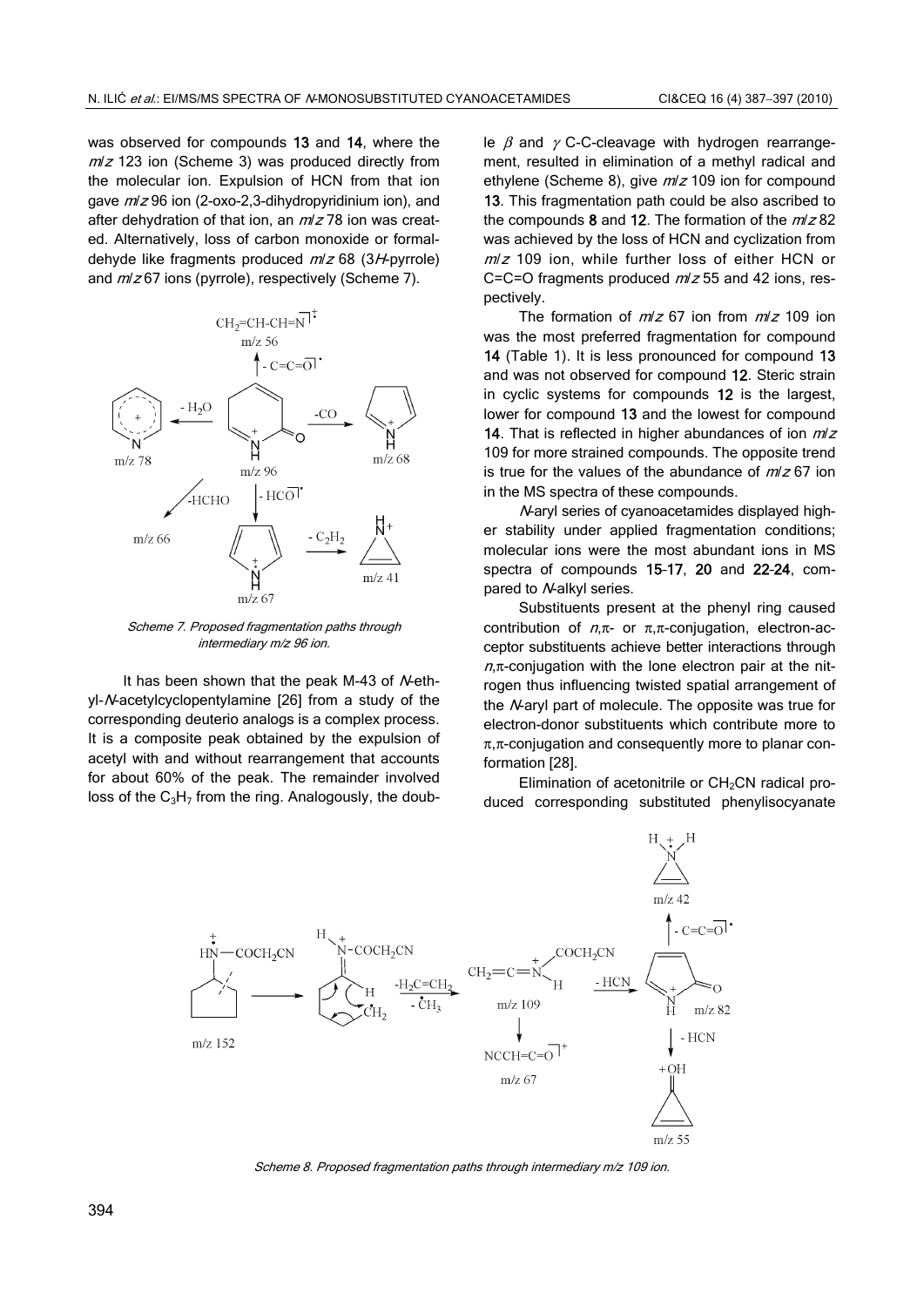ion [M-41] or 4-substituted-1-aminoacylium ion [M-40], which were of low to moderate abundances. After elimination of carbon monoxide from both [M-40] and [M-41] ions, 1-substituted-4-iminocyclohexa-2,5-diene type ions, [M-68] and [M-69] were formed. Significant stabilization of this ion was observed for compounds with electron-donor substituent: dimethylamino group (compound 26),  $m/z$  135 (100%), methoxy (compound 17)  $m/z$  122 (52%) and hydroxyl (compound 24)  $m/z$  110 (41%). Oppositely for strong electron-acceptor (compound 25) the peak M-41 disappears (Scheme 9).

Important fragmentation of all N-aryl cyanoacetamides were exemplified by C-N amide bond cleavage with formation of protonated substituted anilines [M-66] or deprotonated anilines [M-67], which further shows characteristic fragmentations for substituted anilines (m/z 66, 65 and 39 ions, Scheme 10).

The characteristic cleavage of alkyl substituted benzenes [27b] occurs either through hydrogen loss which is  $\beta$  to the aromatic ring (compound 17) or  $\beta$  C--C bond rupture of the benzylically activated bond (compound 18) to yield tropylium (benzyl) ion which after expulsion of acetylene gave cyclopentadienyl ion  $(m/z 65)$ .

Fragmentations of N-(4-hydroxyphenyl) and N- -(4-methoxyphenyl) cyanoacetamides are affected by strong positive resonance character of hydroxyl and methoxy substituents. Expulsion of methylene radical from O-methoxy-4-imino-cylohexa-2,5-dienone ion (mlz 122) gave 4-imino-cyclohexa-2,5-dienone ion (mlz 108). Further elimination of CO led to an ion  $C_6H_5N^+$ 



Scheme 9. General proposed fragmentation paths for N-arylcyanoacetamides through [M-41] and [M-40] ions.



Scheme 10. General proposed fragmentation paths for N-arylcyanoacetamides through [M-66] and [M-67] ions.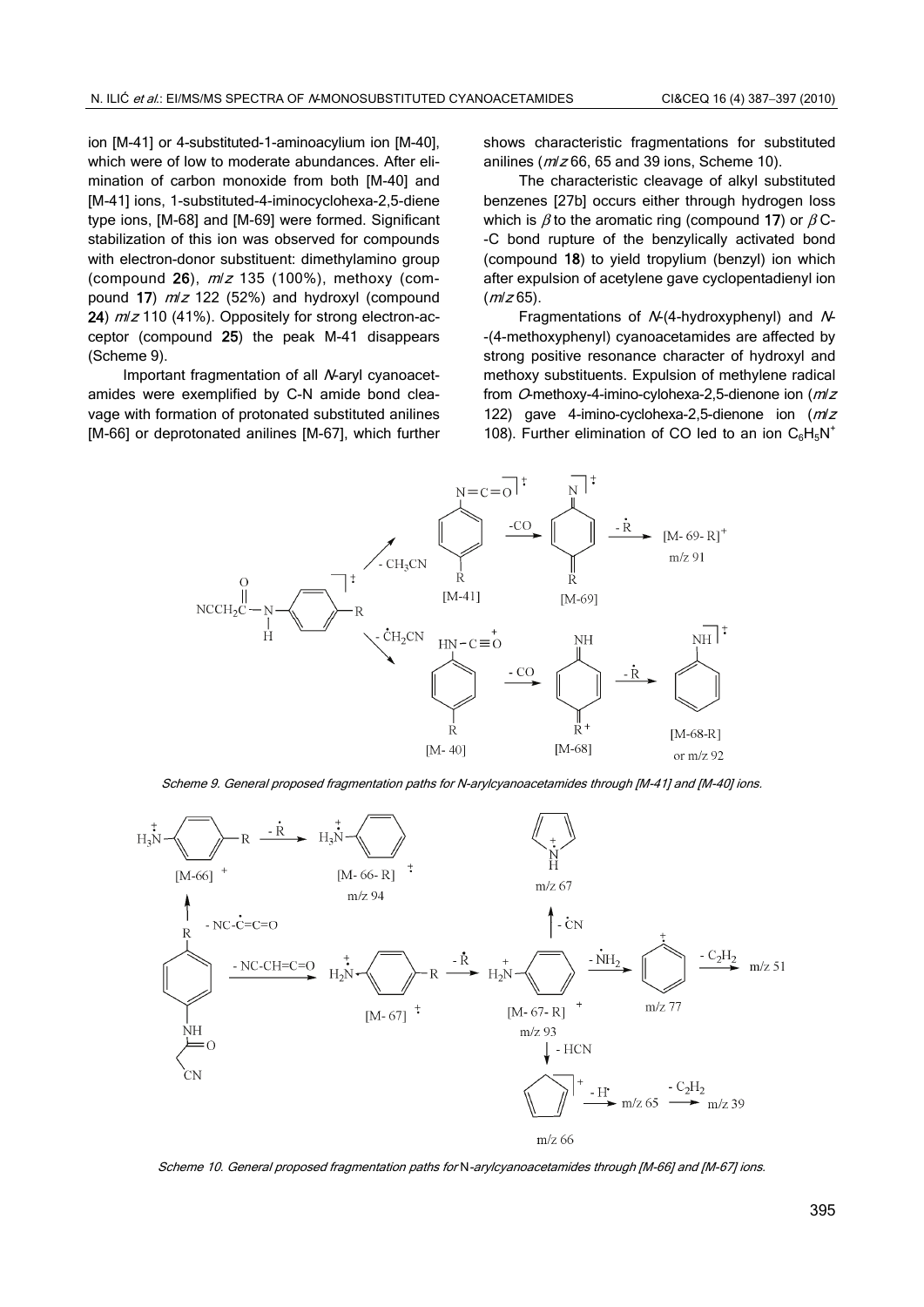of mass 80, which was assumed to be the pyridinium ion [29]. Two formulas have been proposed for the  $C_6H_5N^+$  ion, the pyridinium [29] and aminocyclopentadienyl [30], but no experimental evidence has been presented to differentiate between them. On the other hand, elimination of HCN from  $m/z$  122 ion gave  $O$ methyl-2,4-cyclopentadienyl ion ( $m/z$ 95; Scheme 11), which after expulsion of formaldehyde produced cyclopentadienyl ion  $(m/z 65)$ .

Halogen substituted cyanoacetamides followed fragmentation paths depicted on Schemes 9 and 10, and similarly to compounds 17 and 24 (Scheme 11), after loss  $H_2CN$  radical a 1-chloro-2,4-cyclopentadienyl ion have been created ( $m/z$  100).

Regardless of the strong electron-acceptor character of the nitro goup, fragmentation of N-(4-nitrophenyl)cyanoacetamide showed similar fragmentations to other N-(substituted phenyl)cyanoacetamides (Schemes 9 and 10). The loss of nitrosyl radical either from the molecular ion ( $m/z$  175) or from  $m/z$  138 ion is well known in literature [27c]. The produced 4-imino-cyclohexa-2,5-dienone ion (m/<sup>z</sup> 108) expels CO forming  $C_6H_5N^+$  ion (Scheme 12).

N-(4-N-dimethylaminopheny)cyanoacetamide showed fragmentation which largely depends on strong electron-donor nature of dimethylamino group and also ability of its easy fragmentation. The most abundant ion in the spectra of this compound was a  $m/z$  135 a 1-N-dimethylamino-4-imino-cyclohex-2,5-diene ion (M- -69; Scheme 9) being stabilized by the strong electron-donor character of the dimethylamino group.

#### **CONCLUSION**

Based on EI MS/MS data of investigated compounds, mechanistic paths of their fragmentation were established. It could be stated that cleavage of bonds  $β$  or α to a nitrogen will occur readily. The presence of an electron-withdrawing carbonyl group will not stabilize the ion, so if an acyl group can be lost by ketene elimination, a much more favored ion will result. This was reflected in the high intensity of the peaks of  $m/z$ 30, 44, 56 and M-40. The flexible long alkyl chain gave the most abundant peaks corresponding to loss of cyanoketene. In the case of *N*-cycloalkylcyanoacetamides a single cleavage  $\beta$  to nitrogen could not fragment the molecule, but it was usually the initial step in the formation of the most stable ion. Loss of side chain of cyclic systems, a competing process, gave a common fragmentation which was explained.  $N$ -(substi-



Scheme 11. Characteristic fragmentation paths for compounds 17 and 24.



Scheme 12. Characteristic fragmentation of nitro substituted compound.